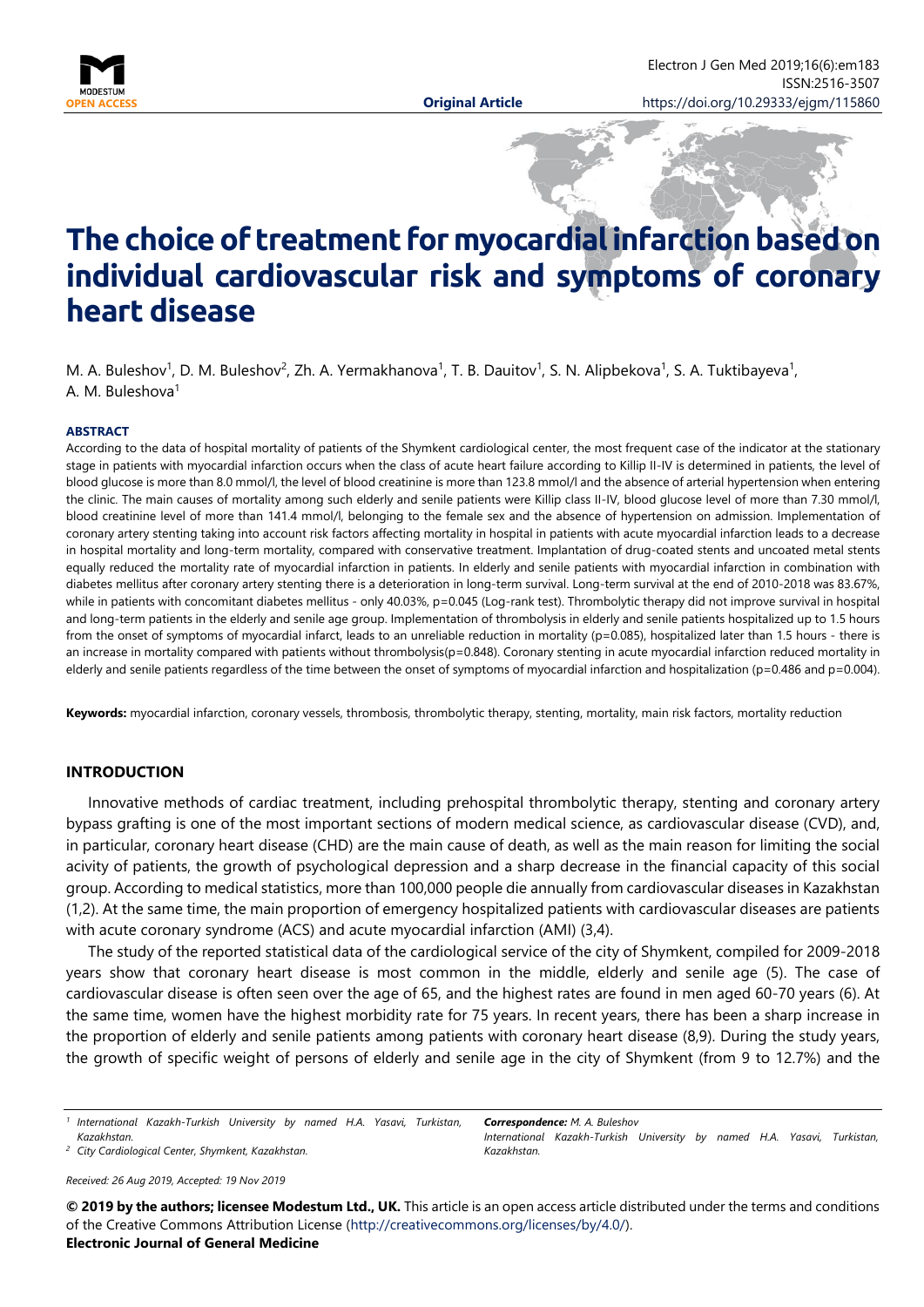Turkestan region (7.0-10.5%) increases the need for strengthening the prevention of age-related diseases and monitoring the health status of the elderly population (10) associated with coronary artery disease.

Currently, there are many innovative methods of treatment of AMI, each of which has certain indications and contraindications for use. It should be noted that the method of early or prehospital expansion of the coronary artery by pharmacological myocardial revascularization or interventional interventions (11,12) is most often used for the treatment of patients with AMI. Endovideo diagnostics and cardiac surgery treatment is currently a rapidly developing method of modern high-tech medicine in Kazakhstan and in particular in the large metropolis of Shymkent. The results of the application of this methodological approach in Shymkent city cardiology center for 2009-2018 years showed that it is an effective method of helping patients with acute coronary syndrome (13). The introduction of endovideosurgical methods in the cardiology center led to a significant decrease in the level of inpatient mortality (from 12.8% in 2009 to 3.1% in 2018) and an increase in the survival rate of patients with acute myocardial infarction in middle of  $8.7\pm0.4$  years in all age groups (14.15).

The vast majority of patients (84.4%) in need of myocardial revascularization are elderly and senile people. The effectiveness of the use of coronary stents in the acute period of myocardial infarction has been proven in complex studies. At the same time, hospital mortality in stenting of coronary arteries in patients with acute myocardial infarction of elderly and senile age in comparison with drug therapy in real clinical practice has not been studied enough. This circumstance served as the basis for this work.

## **PURPOSE OF RESEARCH**

To assess the level of hospital mortality in patients subjected to coronary stenting in the acute period of myocardial infarction in elderly and senile patients in comparison with patients receiving thrombolytic therapy or conservative treatment.

## **MATERIALS AND METHODS**

A complex nonselective clinical and statistical retrospective study was carried out. The medical history of 1269 patients with AMI of middle, elderly and senile age treated in the "Shymkent city cardiology center" in the period from 2009 to 2018 (over 10 years), including 784 men (61.78%) and 485 women (38.22%), aged 24 to 94 years, was analyzed. Take into account the following indicators: patients date of myocardial infarction, gender, age, the presence, quantity and character of performed coronary stenting or thrombolytic therapy, also differentiability ECG-type AMI with Q and without Q, KILLIP class, with ST-segment elevation on the ECG, the duration of time from onset of symptoms until the hospitalization, the value of the ejection fraction of the left ventricle, localizing MI in the electrocardiogram, the presence or absence of diabetes, renal dysfunction, arterial hypertension, the results of treatment and clinical examination of previous myocardial infarction, laboratory data of the maximum value of troponin levels, glucose, creatinine, hemoglobin, date and cause of death in hospital or in the long period. 698 patients of this register after discharge from the hospital were observed in the city polyclinics of Shymkent, where it was monitored the information about the events that occurred with patients after discharge from the hospital, including the date and cause of death, cases of heart attack, stroke in the remote period (up to 10 years). These data were taken into account in the analysis of long-term survival. The final clinical diagnosis of acute myocardial infarction, based on indicators recommended by the World health organization, was taken for inclusion in the register. These included chest pain for more than 20 minutes, organic changes in the electrocardiogram, increase and subsequent decrease in blood specific cardiac parameters (troponin T and I). The exclusion criteria were patients from the register of malignant neoplasm, end-stage chronic renal failure, acute cerebrovascular accident in the previous 3 months, unstable angina, patients with coronary artery bypass grafting. According to the classification of the World health organization, all patients were divided by age into 3 groups: patients of middle age (up to 59 years), elderly patients (60-74 years), and senile age (75 years and older). Coronary artery stenting was performed in 386 patients with AMI (30.4%) (main group), drug treatment was performed in 883 patients (69.6%, control group). Drug-coated stents were implanted in 184 patients (47.6%). The state of health of patients after coronary stenting and patients receiving medical therapy was analyzed according to the structure of concomitant pathology in each age group. The statistical difference between the main and control groups in the structure of concomitant pathology was insignificant, which indicates their comparability for analysis. To assess the effect of thrombolytic therapy on hospital mortality, patients with St-segment elevation myocardial infarction (STEMI) who did not undergo percutaneous intervention (PCI - 496 patients) were selected and divided into two groups - with thrombolytic therapy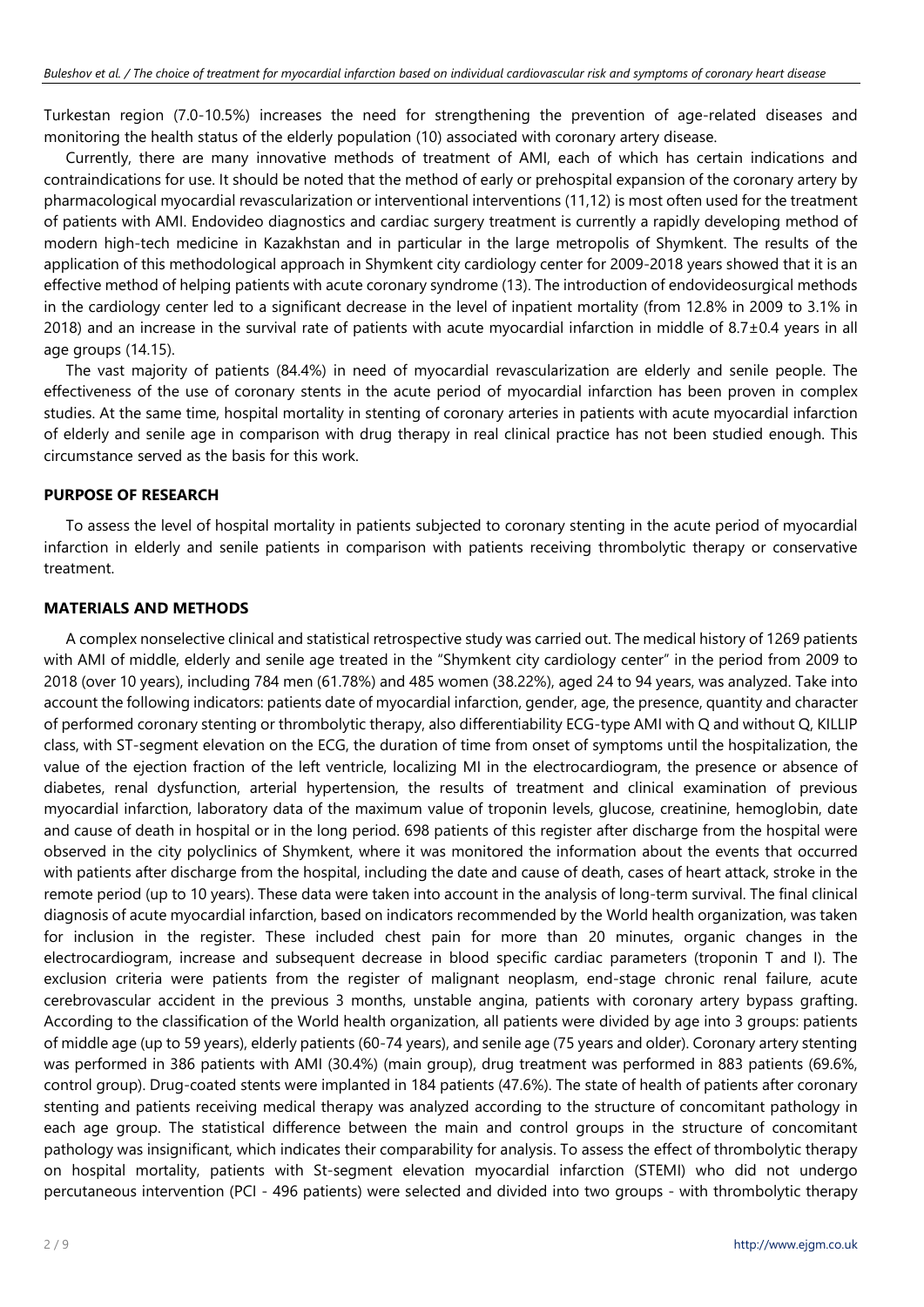Table 1: Assessment of the impact of socio-hygienic and medico - organizational risk factors on prehospital mortality in *elderly and senile patients after acute myocardial infarction*

|                                                                                                                          | <b>Elderly age</b>                                     |           |                        | <b>Confidential interval</b> | Senile age                                |           | <b>Confidential interval</b> |                 |
|--------------------------------------------------------------------------------------------------------------------------|--------------------------------------------------------|-----------|------------------------|------------------------------|-------------------------------------------|-----------|------------------------------|-----------------|
| Risk factors for hospital mortality                                                                                      | The level of<br>pre-hospital<br>mortality              | <b>OR</b> | <b>Upper</b><br>border | Lower<br>border              | The level of<br>pre-hospital<br>mortality | <b>OR</b> | Upper<br>border              | Lower<br>border |
| Medical and organizational risk factors for development of pre-hospital mortality                                        |                                                        |           |                        |                              |                                           |           |                              |                 |
| Later appeal for emergency medical care                                                                                  | 12,82                                                  | 3,84      | 5,03                   | 2,65                         | 22,58                                     | 9,82      | 11,16                        | 8,48            |
| Delivery of emergency medical care to the hospital over 1.5<br>hours from the onset of symptoms of myocardial infarction | 13,7                                                   | 4,52      | 6,45                   | 2,91                         | 23,34                                     | 10,46     | 11,88                        | 9,04            |
| Start thrombolytic therapy later than 1.5 hours from the onset<br>of symptoms of MI.                                     | 15,33                                                  | 6,51      | 7,62                   | 5,40                         | 26,44                                     | 12,03     | 13,97                        | 10,09           |
| Start thrombolytic therapy up to 1.5 hours from the onset of<br>symptoms of MI.                                          | 2,31                                                   | 1,62      | 2,48                   | 0,76                         |                                           |           |                              |                 |
| On the dispensary account of a cardiologist is not                                                                       | 13,92                                                  | 4,41      | 5,02                   | 3,80                         | 15,67                                     | 5,42      | 6,26                         | 4,58            |
| Does not check your blood pressure                                                                                       | 12,18                                                  | 1,37      | 3,19                   | $-0,5$                       | 12,89                                     | 2,64      | 4,61                         | 0,67            |
|                                                                                                                          | Social-hygienic risk factors of pre-hospital mortality |           |                        |                              |                                           |           |                              |                 |
| Eating fatty foods                                                                                                       | 12,62                                                  | 4,78      | 6,52                   | 3,04                         | 14,26                                     | 7,51      | 8,76                         | 6,26            |
| Frequent consumption of confectionery products                                                                           | 4,62                                                   | 1,68      | 2,96                   | 0,40                         | 6,58                                      | 4,21      | 5,62                         | 2,80            |
| Smoking                                                                                                                  | 11,51                                                  | 2,37      | 3,56                   | 1,18                         | 12,94                                     | 3,97      | 5,01                         | 2,93            |
| The use of alcoholic beverages                                                                                           | 12,64                                                  | 3,58      | 4,62                   | 2,54                         | 13,87                                     | 4,64      | 6,12                         | 2,98            |
| Hypodynamia                                                                                                              | 13,67                                                  | 4,92      | 6,16                   | 3,68                         | 15,74                                     | 5,83      | 7,24                         | 4,42            |
| Obesity                                                                                                                  | 14,46                                                  | 6,94      | 8,02                   | 5,86                         | 16,28                                     | 8,11      | 9,54                         | 6,68            |
| Lack of information about myocardial infarction                                                                          | 10,89                                                  | 2,01      | 3,98                   | 0,04                         | 12,54                                     | 3,11      | 4,86                         | 1,36            |
| Adverse living conditions                                                                                                | 11,94                                                  | 4,64      | 6,58                   | 2,52                         | 12,02                                     | 5,02      | 6,18                         | 3,86            |
| Adverse environmental conditions in residential areas                                                                    | 6,54                                                   | 3,96      | 4,62                   | 3,30                         | 7,14                                      | 5,29      | 6,39                         | 4,19            |
| Low socio-economic and financial situation                                                                               | 14,52                                                  | 5,11      | 6,42                   | 3,38                         | 16,72                                     | 6,21      | 7,62                         | 4,80            |

(TLT), consisting of 139 patients and without TLT, including 357 patients. We determined the socio-hygienic characteristics in the group of patients with MI who received PCI with the installation of a coronary stent. The mean age of these patients was 54.5±9.9 years, including: under 60 years - 273 patients, mean age 49.5±6.5 years, 60-74 years - 103 patients, mean age 65.5±4.1 years, 75 years and older - 10 patients, mean age 76.7±1.8 years. Among patients with MI receiving thrombolytic therapy, the mean age was 65.5±11.9 years, including: up to 60 years - 285 people (mean age 51.5±6.5 years), 60-75 years - 363 people (mean age 67.4±4.2 years). 75 years and older - 235 patients (mean age 79.5±3.5 years). Patients of the registry at each stage of treatment received standard drug therapy for patients with AMI. At the same time, at the prehospital stage, they took aspirin, morphine, nitrates, beta-blockers, symptomatic treatment. The hospital continued to take aspirin, ACE inhibitors, beta-blockers, statins, nitrates, heparin, symptomatic treatment, as well as symptomatic therapy aimed at the treatment of comorbidities. Patients who underwent PCI received double thrombolytic therapy, which included a combination of aspirin and clopidogrel, were hydrated with a physiological solution of sodium chloride. Medical and statistical processing of the results was carried out using statistical software packages BIOSTAT and XLSTAT 2012. Comparison of the obtained arithmetic means with the standard deviation was carried out using (t) – Student's criterion is used for independent samples. Correlation analysis of the degree of correlation between factors and diseases in the form of quantitative characteristics was performed by Pearson with the calculation of the correlation coefficient (g). The relative values are presented as a percentage of observations to the total number of sample statistical aggregates. Multivariate logistic regression analysis was used to identify significant risk factors that have a significant impact on hospital mortality. The quality of the model was determined by ROC-analysis. During which the level of the area indicator under the AUC (Area Under Curve) was estimated. The criterion of "Maximum total sensitivity and specificity" was used to determine the most appropriate cut-off threshold. A comparative evaluation of discrete quantities occurring in independent groups is carried out using the Pearson criterion for the frequency table 2x2 with the introduction of the continuity correction (by Yeats), as well as the Fisher z-criterion and point criterion. The odds ratio (relative risk) and confidence interval were used to compare mortality rates in the two compared groups. Qualitative assessment of long-term survival was carried out using Cox regression model and Kaplan-Mayer method. Log-rank test was used to assess the significance of differences between survival curves. For all the analyses the differences were considered to be significant at the bilateral significance level p<0.05.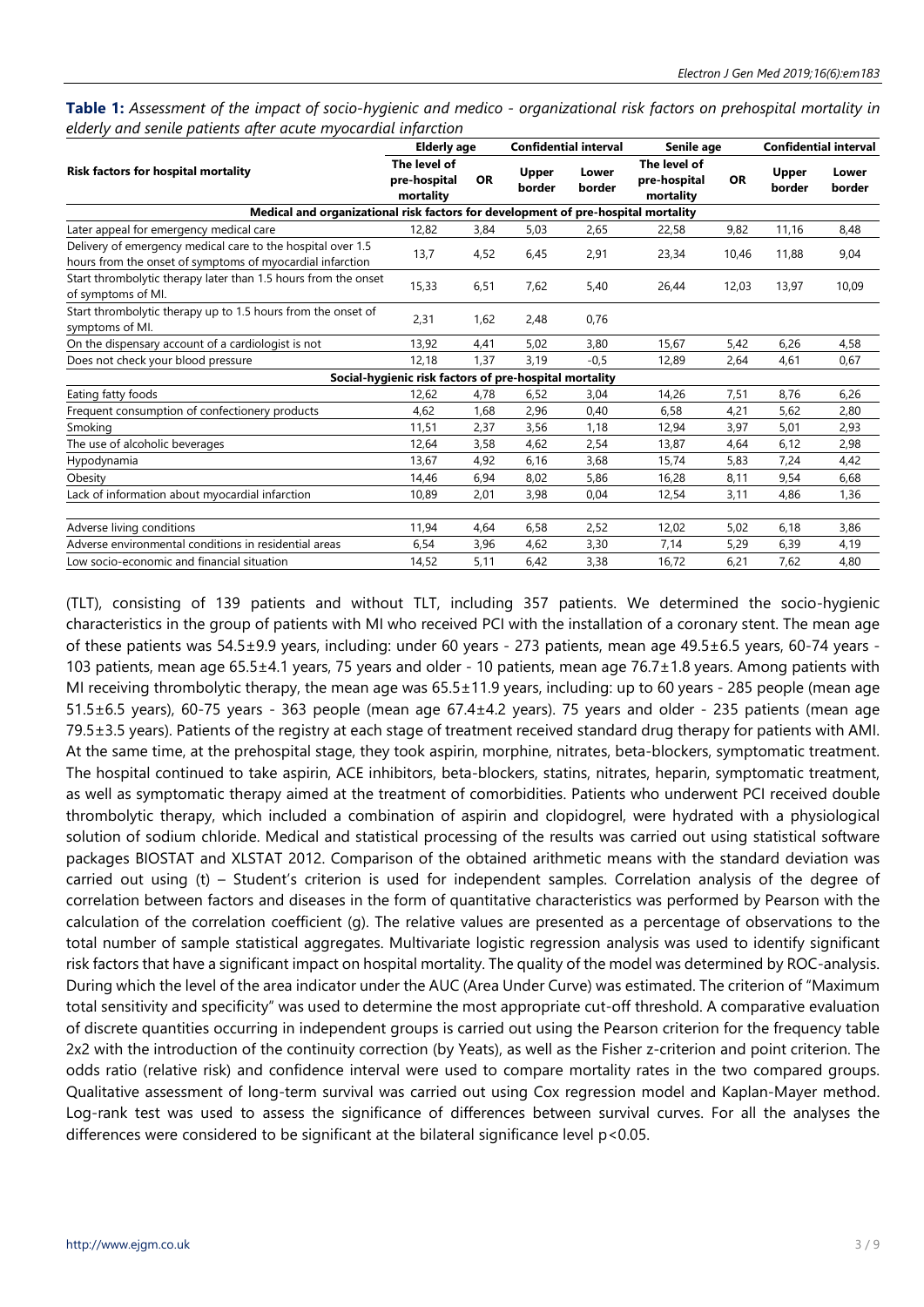| Table 2: Hospital mortality rate and relative risk of mortality in patients with myocardial infarction who received and did |  |  |
|-----------------------------------------------------------------------------------------------------------------------------|--|--|
| not receive TLT depending on the age of patients                                                                            |  |  |

|             | Did not receive thrombolytic therapy |             |                        |                       | Received thrombolytic therapy<br>Confidence interval |                        |      |      |                           |                 |
|-------------|--------------------------------------|-------------|------------------------|-----------------------|------------------------------------------------------|------------------------|------|------|---------------------------|-----------------|
| Age -group  | Number of<br>patients                | <b>Died</b> | Inpatient<br>mortality | Number of<br>patients | <b>Died</b>                                          | Inpatient<br>mortality | ΟR   |      | Upper border Lower border | р, х-<br>square |
| Middle age  | 108                                  |             | 3.57                   | 122                   |                                                      | .62                    | 0.44 | 2.14 | $-1.26$                   | 0,323           |
| Elderly age | 144                                  | 16          | 11.11                  | 53                    |                                                      | 3.77                   | 2,94 | 4.44 | 44.                       | 0,395           |
| Senile age  | 104                                  | 36          | 34.61                  |                       |                                                      | 11.11                  | 3.11 | 4.34 | 1.88                      | 0.192           |

Table 3: Relative mortality risk and inpatient mortality in elderly and senile patients hospitalized before and after 1.5 hours *of onset of symptoms, received and not received TLT*

| <b>Patients who</b>                 | Less than 1.5 hours   |             |                        |                       | $>1.5$ hours |                        |           | Confidence interval |                           |                 |  |
|-------------------------------------|-----------------------|-------------|------------------------|-----------------------|--------------|------------------------|-----------|---------------------|---------------------------|-----------------|--|
| received and did<br>not receive TLT | Number of<br>patients | <b>Died</b> | Inpatient<br>mortality | Number of<br>patients | <b>Died</b>  | Inpatient<br>mortality | <b>OR</b> |                     | Upper border Lower border | р, х-<br>square |  |
| Did not receive<br>TLT              | 69                    |             | 15.94                  | 427                   |              | 16.86                  | 2.52      | 3.19                | 1.85                      | 0.486           |  |
| <b>Received TLT</b>                 | 62                    |             | 3.22                   | 89                    |              | 10.11                  | 3.13      | 4.67                | 59.ا                      | 0,004           |  |

Table 4: The Relative chance of survival of middle-aged patients who had a heart attack, depending on the complex *treatment (thrombolytic therapy and stenting of coronary vessels)*

| A risk factor for inpatient mortality               | <b>Received comprehensive</b><br>treatment and vascular<br>stenting |                | No stents were |          | Reliability of indicators of efficiency of complex treatment<br>and stenting of coronary vessels of infarct patients |                              |       |        |  |
|-----------------------------------------------------|---------------------------------------------------------------------|----------------|----------------|----------|----------------------------------------------------------------------------------------------------------------------|------------------------------|-------|--------|--|
|                                                     | Number of                                                           | Died in        | Number of      | Died in  | <b>Odds ratio</b>                                                                                                    | Confidence interval          | P     |        |  |
|                                                     | patients                                                            | hospital       | patients       | hospital | -ROS-                                                                                                                | Upper border<br>Lower border |       |        |  |
| Proportion of men                                   | 457                                                                 | 3              | 99             |          | 10,77                                                                                                                | 12,12                        | 9.42  | < 0.05 |  |
| Hypertension installed at receipt in<br>hospital    | 405                                                                 | 3              | 93             |          | 10,90                                                                                                                | 1 2,26                       | 9,54  | < 0.05 |  |
| <b>Diabetes</b>                                     | 71                                                                  |                | 42             | 4        | 7,36                                                                                                                 | 9,88                         | 4,84  | < 0.05 |  |
| Acute myocardial infarction                         | 304                                                                 | 2              | 152            |          | 2,89                                                                                                                 | 4,46                         | 1,32  | < 0.05 |  |
| Myocardial infarction with ST wave<br>elevation     | 359                                                                 | 2              | 103            | 9        | 17,10                                                                                                                | 17,15                        | 16,85 | < 0.05 |  |
| History of myocardial infarction                    | 103                                                                 | $\overline{c}$ | 79             | 4        | 2,69                                                                                                                 | 4,41                         | 0,97  | > 0.05 |  |
| Front localization                                  | 291                                                                 |                | 87             | 3        | 10,35                                                                                                                | 15,25                        | 5,45  | < 0.05 |  |
| Chronic kidney disease                              | 42                                                                  |                | 94             | 11       | 5,43                                                                                                                 | 6,48                         | 4,38  | < 0.05 |  |
| KILLIP II - IV                                      | 53                                                                  | 3              | 67             | 8        | 2,26                                                                                                                 | 2,96                         | 1,56  | < 0.05 |  |
| The level of ejection fraction $<$ 40%              | 44                                                                  | 2              | 56             | 7        | 3,0                                                                                                                  | 3,98                         | 2,02  | < 0.05 |  |
| The proportion of patients with PCI                 | 272 (48,92%)                                                        | 2              | 284            | 6        | 2,91                                                                                                                 | 4,51                         | 1,31  | < 0.05 |  |
| Proportion of patients with thrombolytic<br>therapy | 248 (26,6%)                                                         |                | 408            | 17       | 2,65                                                                                                                 | 3,74                         | 1,56  | < 0.05 |  |

## **RESULTS**

The analysis of in-hospital mortality in patients with thrombolytic therapy (TLT), and non-TLT group STEMI in different age groups (**Table 1**). TLT significantly reduced the level of hospital mortality in middle-aged patients. This conclusion is confirmed by the fact that the odds ratio is less than 1 and the upper limit of the confidence interval is higher, and the lower limit is less than 1(OR=0.44, CI=2.14 and -1.26, p=0.323). These indicators show that there is no statistical significance of the relationship between thrombolytic therapy and a decrease in the level of hospital mortality in middleaged patients (p=0.323). At the same time, there was a tendency to increase by 1.5 times the mortality of elderly patients with STEMI (OR=2,94, CI= 4,44 - 1,44, p=0,395) and senile age(OR=3,11, CI= 4,34 - 1,88, p=0,192) who received TLT. It is known that the duration of the time delay from the onset of MI symptoms to pharmacological reperfusion is an important factor affecting hospital mortality.

In this regard, the analysis of the effect of time delay on hospital mortality in patients receiving TLT.

The method of ROC-analysis revealed a linear correlation between the time from the pain attack before the start of pharmacological reperfusion and hospital mortality of elderly patients (ОR=2,52, CI= 3,19 -1.85, p=0,486) and senile(OR=3,13, CI= 4.67 - 1,59, p=0.004) of age.

The cutoff value was found in time from the onset of MI symptoms to the moment of hospitalization, dividing patients into categories of low and high risk of hospital mortality — 1.5 hours from pain to hospitalization.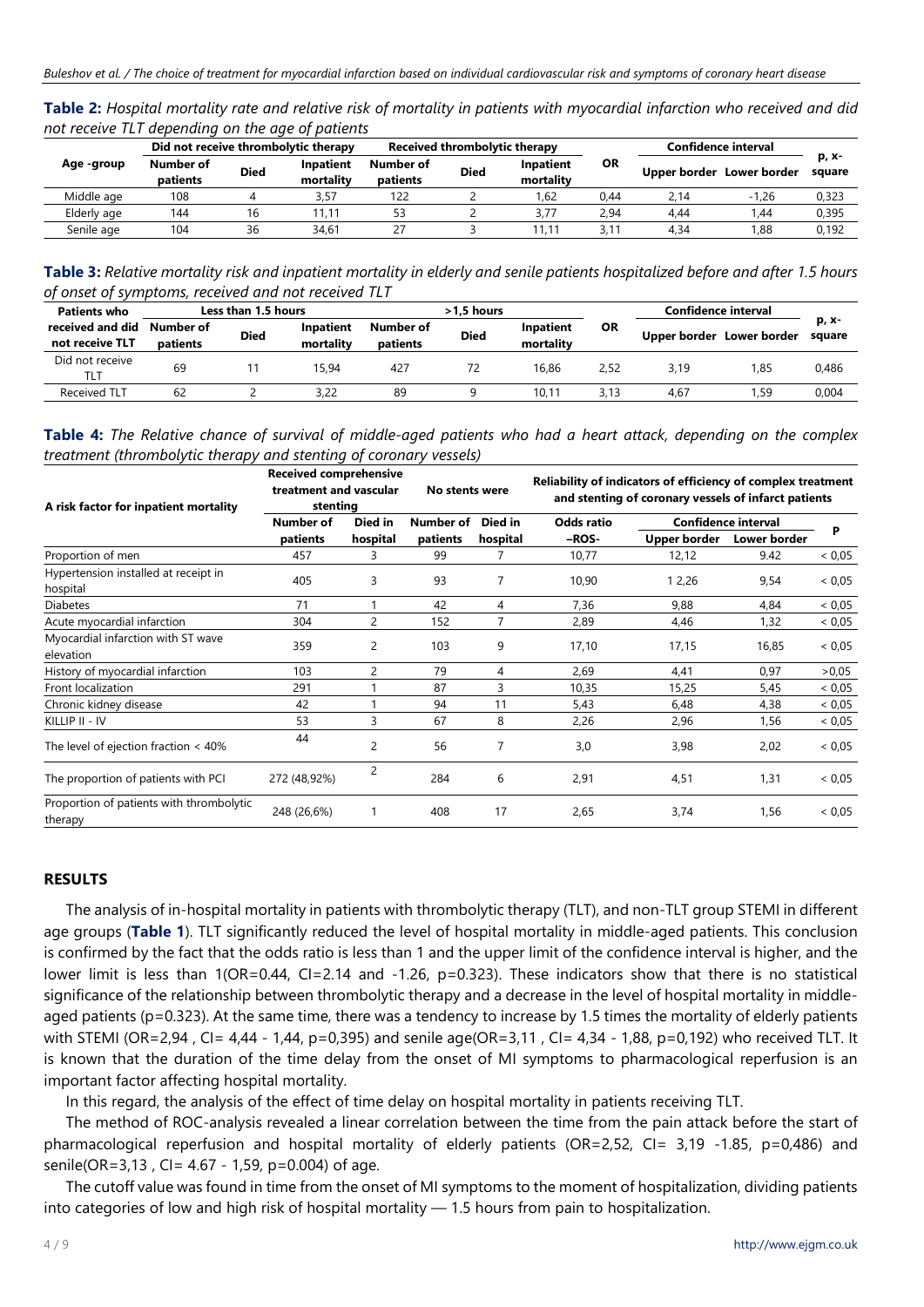Table 5: Comparative evaluation of the effectiveness of stenting of coronary vessels in patients with elderly myocardial *infarction*

| A risk factor for inpatient mortality               | <b>Received comprehensive</b><br>treatment and vascular<br>stenting |          | No stents were |                     | Reliability of indicators of efficiency of complex treatment<br>and stenting of coronary vessels of infarct patients |      |                           |        |  |
|-----------------------------------------------------|---------------------------------------------------------------------|----------|----------------|---------------------|----------------------------------------------------------------------------------------------------------------------|------|---------------------------|--------|--|
|                                                     | Number of                                                           | Died in  | Number of      | Died in<br>hospital | Odds ratio                                                                                                           |      | Confidence interval       | P      |  |
|                                                     | patients                                                            | hospital | patients       |                     | -ROS-                                                                                                                |      | Upper border Lower border |        |  |
| Proportion of men                                   | 194                                                                 | 3        | 57             | 4                   | 2,05                                                                                                                 | 3,57 | 0,53                      | >0,05  |  |
| Hypertension installed at receipt in<br>hospital    | 398                                                                 | 6        | 69             | 4                   | 4,02                                                                                                                 | 5,29 | 2.75                      | < 0.05 |  |
| <b>Diabetes</b>                                     | 89                                                                  | 5        | 16             | 3                   | 3,87                                                                                                                 | 5,40 | 2,34                      | < 0.05 |  |
| Acute myocardial infarction                         | 127                                                                 | 6        | 74             | 5                   | 1,46                                                                                                                 | 2,65 | 0,27                      | >0,05  |  |
| Myocardial infarction with ST wave<br>elevation     | 209                                                                 | 4        | 54             | 3                   | 3,01                                                                                                                 | 4,53 | 1,49                      | < 0.05 |  |
| History of myocardial infarction                    | 122                                                                 | 4        | 23             | 3                   | 4,42                                                                                                                 | 5,98 | 2,86                      | < 0.05 |  |
| Front localization                                  | 192                                                                 | 3        | 141            | 4                   | 1,84                                                                                                                 | 3,32 | 0,36                      | >0,05  |  |
| Chronic kidney disease                              | 107                                                                 | 5        | 35             | 4                   | 2,63                                                                                                                 | 3.98 | 1,28                      | < 0.05 |  |
| KILLIP II - IV                                      | 82                                                                  | 4        | 53             |                     | 2,97                                                                                                                 | 4,22 | 1,40                      | < 0.05 |  |
| The level of ejection fraction $<$ 40%              | 39                                                                  | 5        | 24             | 5                   | 1,79                                                                                                                 | 3,14 | 0,44                      | >0,05  |  |
| The proportion of patients with PCI                 | 73                                                                  |          | 29             | 2                   | 5,33                                                                                                                 | 7,73 | 2,87                      | < 0.05 |  |
| Proportion of patients with thrombolytic<br>therapy | 62                                                                  | 3        | 16             | 3                   | 4,54                                                                                                                 | 6,22 | 2,68                      | < 0.05 |  |

In accordance with this, the analysis of hospital mortality of elderly and senile patients hospitalized before and after 1.5 hours from the onset of symptoms of MI, received and not received TLT (**Table 2**). t was found that hospitalization later than 1.5 hours from the onset of MI symptoms, followed by thrombolytic therapy in elderly and senile patients was associated with higher mortality relative to patients who did not have thrombolysis (26.02% versus 12.32%, p=0.004, zcriterion).

The analysis of the hospital mortality of middle-aged patients depending on the time delay revealed that the later thrombolytic therapy (more than 1.5 hours from the development of symptoms of MI) is associated with a higher mortality relative to the thrombolysis performed earlier (p=0.000, z-criterion). In the group of patients without TLT, such a pattern was not observed, p=0.179 (z-criterion). At the same time, the difference in mortality of middle-aged patients hospitalized later than 1.5 hours from the onset of MI symptoms in the groups of patients with and without thrombolytic therapy was not revealed, p=0.546, z-criterion.

The results of the analysis of the effect of time factor on hospital mortality in elderly and senile patients after TLT were compared with similar indicators in patients who underwent PCI.

Numerous comprehensive studies have shown that the features of the clinical course of myocardial infarction in the elderly and senile age compared with patients of middle age are: a higher incidence of concomitant hypertension, diabetes, post infarction cardiosclerosis, chronic kidney disease, a relatively severe course of myocardial infarction, manifested by an increase in the frequency of KILLIP II-IV, EF <40%, a decrease in the proportion of patients with Q-MI and myocardial infarction with St-segment elevation (STEMI), as well as a significant increase in hospital mortality with age. Application of the method of logistic regression using the technique of "Reverse step-by-step analysis" revealed that a significant influence on the mortality of patients MI elderly in hospital (adjusted for the influence of other important factors), was provided by the KILLIP class (p=0.001, OR=2.1 (95% CI =1.2 - 3.7)), the blood glucose level (p<0.0001, OR= 1.2 (95% CI=1.05 -1,3), the level of blood creatinine ( $p<0.0001$ , OR =2.7 (95% CI= 1.1 - 6.3), the lack of hypertension (p=0.009, ОR=3.0 (95% CI =0.7 - 13.2).

The risk of hospital mortality was determined by ROC-analysis: KILLIP II class, blood glucose level 8.0 mmol/l, blood creatinine level 123.8 mmol/l.

The method of logistic regression based on the definition of border values for quantitative factors by the method of ROC analysis determined that a significant impact on the mortality of patients with myocardial infarction elderly in hospital (adjusted for the influence of other important factors) are belonging to the female sex (p=0.018, OR= 3,9 (95% CI =1,3 - 12,3), KILLIP class (p=0.001, OR=2,1 (95% CI=1,4 - 3,4), the value of the edge - II, the blood glucose level  $(p=0.002, \text{ OR} = 1, 2 \text{ (95\% CI} = 1, 04 - 1, 4)$ , the edge value was 7.3 mmol/l), the level of blood creatinine (p=0.002,  $\text{ OR} = 4, 1$ (95% CI=1,7 - 9.9), boundary value - 141.4 µmol/l and absence of AH (p=0.0001, OR=6.0 (95% CI =2.2-16.4)).

The results of the study using the Log - rank test showed that in all age groups, stenting of coronary vessels leads to a significant reduction in hospital mortality (**Figures 4**-**6**). In the main group of patients with MI, belonging to the middle age group, there was an unreliable decrease in mortality compared to the control group. For middle-aged patients, there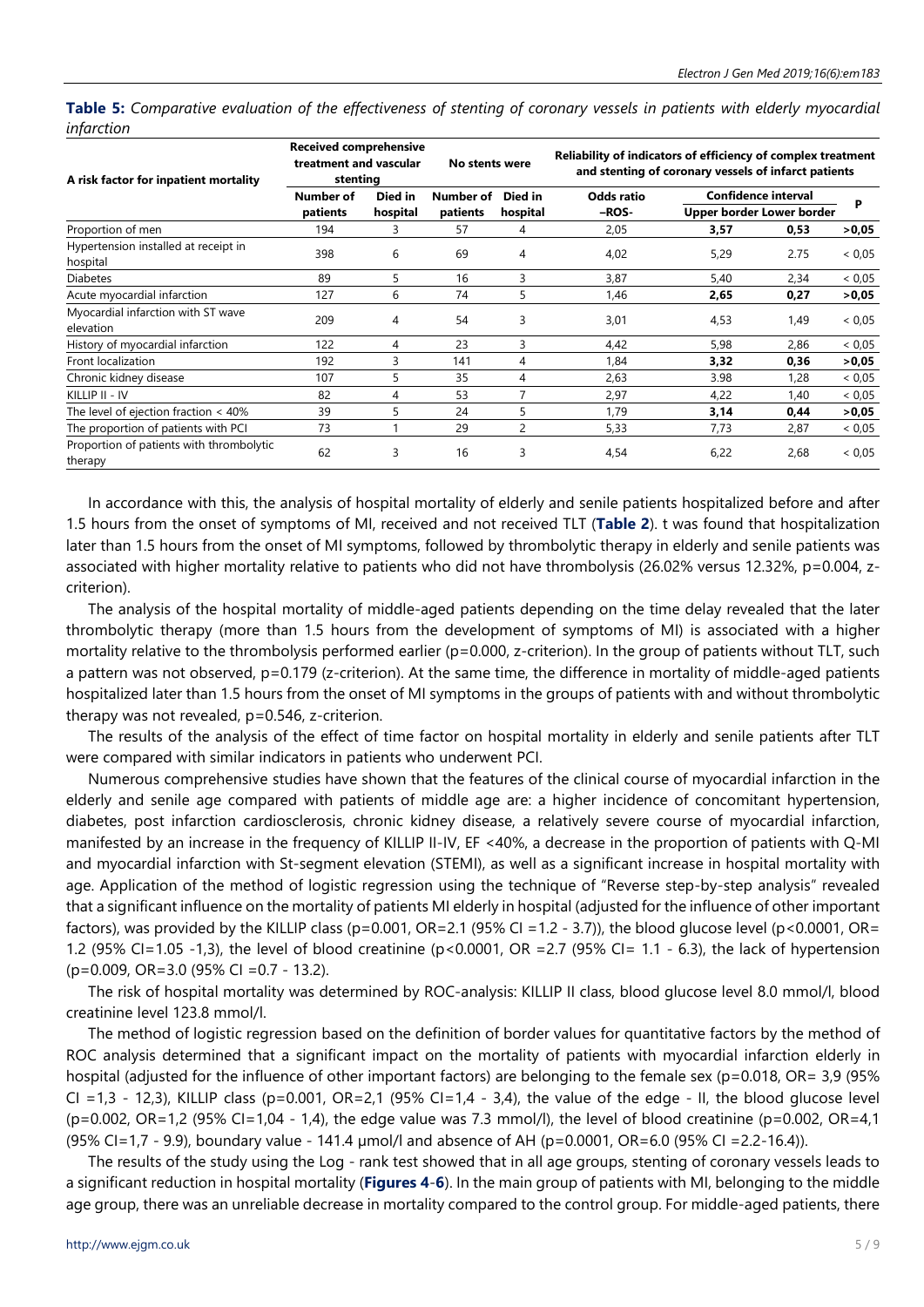| Table 6: Comparative evaluation of the effectiveness of coronary vessels stenting in patients with myocardial infarction of |  |  |  |
|-----------------------------------------------------------------------------------------------------------------------------|--|--|--|
| senile age                                                                                                                  |  |  |  |

| A risk factor for inpatient mortality               | <b>Received comprehensive</b><br>treatment and vascular<br>stenting |          | No stents were |                     | Reliability of indicators of efficiency of complex treatment<br>and stenting of coronary vessels of infarct patients |      |                            |        |  |
|-----------------------------------------------------|---------------------------------------------------------------------|----------|----------------|---------------------|----------------------------------------------------------------------------------------------------------------------|------|----------------------------|--------|--|
|                                                     | Number of                                                           | Died in  | Number of      | Died in<br>hospital | Odds ratio                                                                                                           |      | <b>Confidence interval</b> | P      |  |
|                                                     | patients                                                            | hospital | patients       |                     | -ROS-                                                                                                                |      | Upper border Lower border  |        |  |
| Proportion of men                                   | 59                                                                  | 4        | 16             | 3                   | 3,17                                                                                                                 | 4,78 | 1,56                       | < 0.05 |  |
| Hypertension installed at receipt in<br>hospital    | 213                                                                 | 4        | 31             | 4                   | 7,74                                                                                                                 | 9,18 | 6,30                       | < 0.05 |  |
| <b>Diabetes</b>                                     | 45                                                                  | 3        | 9              | 3                   | 7,0                                                                                                                  | 8,80 | 5,20                       | < 0.05 |  |
| Acute myocardial infarction                         | 89                                                                  | 4        | 16             | 3                   | 4,90                                                                                                                 | 6,49 | 3,31                       | < 0.05 |  |
| Myocardial infarction with ST wave<br>elevation     | 79                                                                  | 3        | 55             | 6                   | 4,41                                                                                                                 | 4,51 | 1,69                       | < 0.05 |  |
| History of myocardial infarction                    | 62                                                                  | 4        | 21             | 4                   | 3,41                                                                                                                 | 4,90 | 1,92                       | < 0.05 |  |
| Front localization                                  | 108                                                                 | 5        | 26             | 4                   | 3,74                                                                                                                 | 6,10 | 1,38                       | < 0.05 |  |
| Chronic kidney disease                              | 76                                                                  | 6        | 37             | 5                   | 1,82                                                                                                                 | 3,07 | 0,57                       | >0,05  |  |
| KILLIP II - IV                                      | 69                                                                  | 4        | 49             | 8                   | 3,17                                                                                                                 | 4,42 | 1,92                       | < 0.05 |  |
| The level of ejection fraction $<$ 40%              | 29                                                                  | 4        | 23             | 6                   | 2,20                                                                                                                 | 3,59 | 0,81                       | >0,05  |  |
| The proportion of patients with PCI                 | 27                                                                  | 3        | 48             | 9                   | 1,85                                                                                                                 | 3,22 | 0,48                       | > 0.05 |  |
| Proportion of patients with thrombolytic<br>therapy | 20                                                                  | 3        | 16             | 4                   | 1,89                                                                                                                 | 3,54 | 0,24                       | > 0.05 |  |

#### Table 7: The level of hospital mortality of patients who received and did not receive stenting of coronary vessels

| <b>Comparison group</b> |                 | Middle age, n=556 |              |       | Elderly age, $n = 467$ |                           |              |       | Senile age, $n = 244$ |                    |              |
|-------------------------|-----------------|-------------------|--------------|-------|------------------------|---------------------------|--------------|-------|-----------------------|--------------------|--------------|
|                         | <b>Absolute</b> | Number of         | Inpatient    |       |                        | <b>Absolute Number of</b> | Inpatient    |       |                       | Absolute Number of | Inpatient    |
|                         | number          | deaths            | mortality. % |       | number                 | deaths                    | mortality. % |       | number                | deaths             | mortality, % |
| Control group           | 284             |                   | 2.82         | 0.000 | 363                    | 43                        | 11.84        | 0.026 | 235                   | 44                 | 18,72        |
| Main group              | 272             |                   | 0.74         | 0.717 | 104                    |                           | 0.96         | 0.424 |                       |                    | 11.1         |
| p, x-square             |                 | Ა.127             |              |       |                        | 0,002                     |              |       |                       | 0.779              |              |

is no statistical significance of the relationship between stenting and inpatient mortality when the patient has a history of post-infarction. For elderly patients, there is no statistical significance between stenting and inpatient mortality in cases where the patient has chronic kidney disease, the ejection fraction level <40%, the patient has acute myocardial infarction.

For elderly patients, the confidence interval in arterial hypertension upon admission to hospital, diabetes, myocardial infarction with elevation wave St KILLIP II-IV, chronic kidney disease includes 1. This means that the statistical significance of the association between risk factor and inpatient mortality is significant.

Among elderly patient's mortality in the main group was 0.96%, in the control group - 11.84% (p=0.002). Patients of senile age also showed an unreliable decrease in mortality in the study group (p=0.779). Thus, the greatest differences in hospital mortality between the main and control groups were found in elderly patients, p=0.002 (x-square) (**Table 6**).

In the control group there was an increase in hospital mortality of patients with myocardial infarction with an increase in the age group. Thus, in the middle age the mortality rate was 2.82%, in the elderly - 11.84% (p=0.000), which is four times higher than the mortality of middle-aged patients; in the senile age - 18.72%, which is 2 times higher compared to the elderly, p=0.026.

The correlation coefficient (g) of the level of hospital mortality with age in the control group was 0.997 units, p=0.045.

In contrast to the control group, during coronary stenting there is no significant correlation between hospital mortality of patients with increasing age of patients. So the mortality rate was in the middle age -0.74%, in the elderly - 0.96%, in the senile – 11.1%; p=0.717 and 0.424, respectively; differences in mortality rates between the middle and old age - p=0.205, the correlation coefficient  $q=0.866$ , p=0.333. The results can be explained by the relatively low level of inpatient mortality in elderly and senile patients in the percutaneous intervention group (PCI).

In order to assess the medical effectiveness of coronary stenting in reducing the risk of inpatient mortality of patients with myocardial infarction of elderly and senile age, who had comorbidities, multivariate analysis by logistic regression was performed, taking into account previously identified risk factors independently affecting hospital mortality in elderly and senile patients. The study revealed that stenting of coronary arteries in myocardial infarction in elderly and senile patients has a protective role in relation to hospital mortality in elderly and senile with MI, taking into account risk factors (p=0.039, OR=0.1 (95% CI =0.012 - 0.893).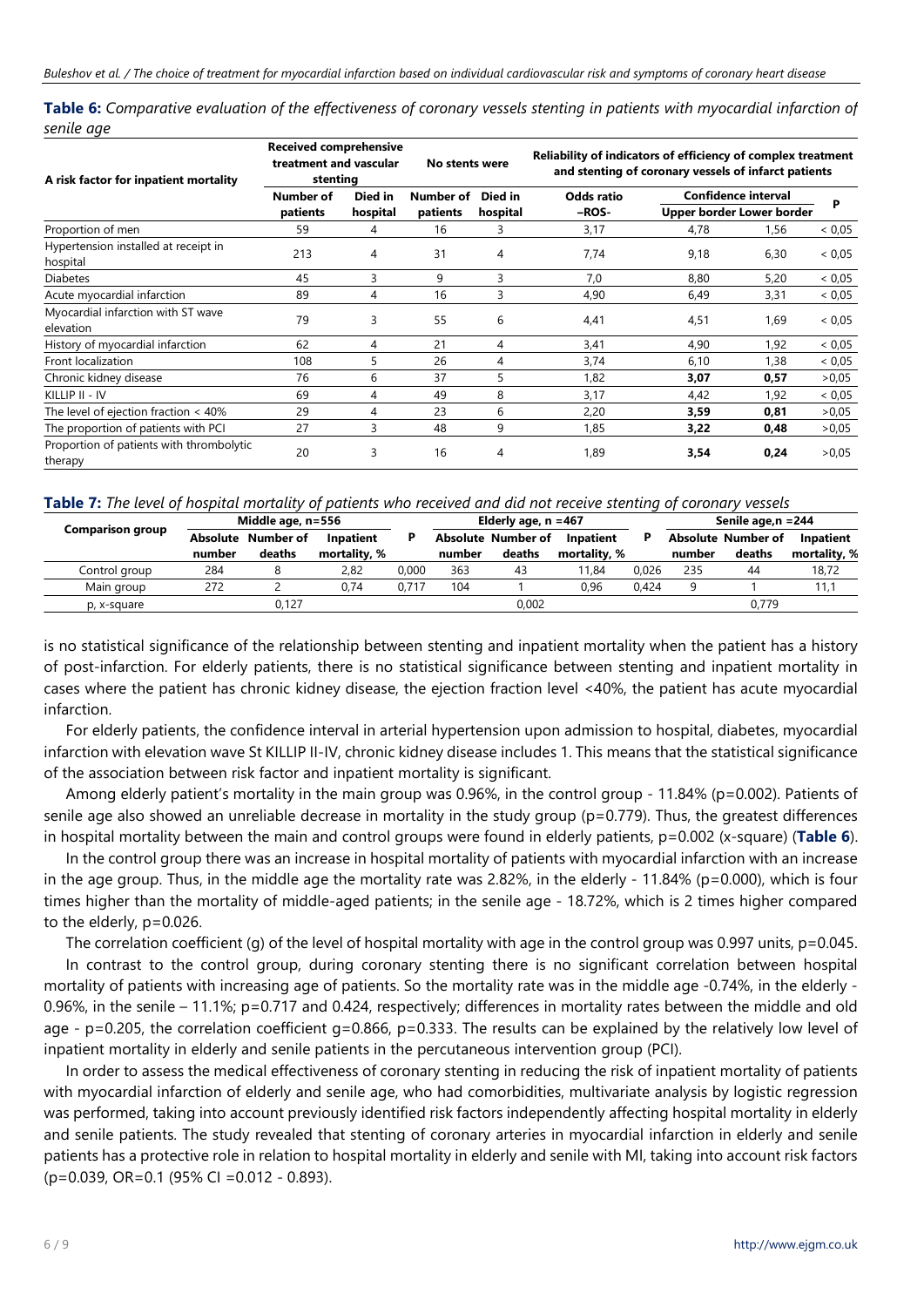## **DISCUSSION**

Encouraging results of coronary stenting before thrombolytic therapy in myocardial infarction were obtained in the results of long-term and dynamic follow-up of patients. Thus, as a result of the ACIP study, which consisted of a twoyear follow-up in the groups of patients with acute myocardial infarction and receiving complex medical treatment, the mortality rate was 6.6%, and in the group of patients who underwent aorta coronary bypass surgery and stenting of the coronary vessels of the myocardium; this figure was 1.1%. In the results of the RITA 2 study (11,12,15,16) the number of deaths from myocardial infarction in the percutaneous intervention group (PCI) was 6.3%, and in the group of complex medical treatment - 3.3% (p=0.02). In addition, the implementation of percutaneous interventions caused a more significant reduction in symptoms in patients with severe angina. On the other hand, according to reliable data from the time study, long-term survival in patients with stable angina of class II and higher (according to the Canadian classification) at the age of more than 75 years was similar in the groups of PCI and drug treatment, although in both groups there was a decrease in symptoms of angina and improved quality of life.

The results of the COURAGE study (14), one of the largest of the completed scientific studies to date, showed no significant differences in the frequency of development of the main cardiovascular abnormalities, except that the frequency of angina attacks in the group of invasive treatment in the first years of observation decreased. However, it should be noted that the COURAGE study did not include patients with high risk factors. In view of this circumstance, the possibility of using the results of the COURAGE study on the General population of patients with chronic CHD is very limited (29).

A study of the cardiovascular mortality rate and the probability of survival in the first year after myocardial revascularization showed that the risk of "total mortality" was 3.3% and the probability of recurrent nonfatal infarction was reduced by 2%. During the study year, it was found that the frequency of hospitalizations significantly decreased, improved clinical manifestations of stable angina pectoris, increased coronary reserve of the heart after revascularization in comparison with standard basic therapy. Echo-cardiographic study showed that after coronary stenting there was a significant increase in the left ventricular ejection fraction at the end of the follow-up period in patients against patients where standard therapy was prescribed.

The results of our study found that thrombolytic therapy does not improve survival in hospital and long-term patients in the older age group. Thrombolysis in elderly and senile patients hospitalized up to 1.5 hours from the onset of symptoms of myocardial infact leads to an unreliable decrease in mortality, and in hospitalized patients later than 1.5 hours leads to a significant increase in mortality compared with patients without thrombolysis. Coronary stenting in acute myocardial infarction significantly reduced mortality in elderly and senile patients regardless of the time between the onset of symptoms of myocardial infarction and hospitalization.

This problem requires further and in-depth development in order to develop a clear clinical assessment, and if the benefit of coronary artery stenting significantly exceeds the risk, patients of elderly and senile age with stable angina can be recommended to use this innovative method. The main arguments that determine the choice of treatment should still be the individual cardiovascular risk of mortality of patients and the severity of symptoms of coronary heart disease (13,17,19,23).

# **REFERENCES**

- 1. Buleshov DM, Ermakhanova JA, Buleshov MA. Evaluation of the efficiency of resource provision of cardiology surby on the health status of the population of the Turkestan region. Bulletin of the doctors of the Republic of Kazakhstan, 4:34-42.
- 2. Buleshov DM. The modern views on the anatomy of the heart and the coronary vessels. The Bulletin of the doctors of the Republic of Kazakhstan, 4:67-71.
- 3. Yermakhanova ZhA, Buleshov DМ, Buleshov MА, Tuktibayeva SA. Resource provision of the cardiological service and population health status of the South Kazakhstan Region. Drug Invention Today, 2018;10(4):3470-4.
- 4. Grinhal'h T. Fundamentals of Evidence-Based Medicine. Moscow: GEOTAR-Media; Russian (Green-khalkh T Fundamentals of evidence-based medicine). GEOTAR-Media; 2006.
- 5. Guidelines on the management of stable angina pectoris. The Task Force the management of stable angina pectoris of the European Society of Cardiology Eur Heart J., 2006;27(11):1391-8. <https://doi.org/10.1093/eurheartj/ehl001> PMid:16735367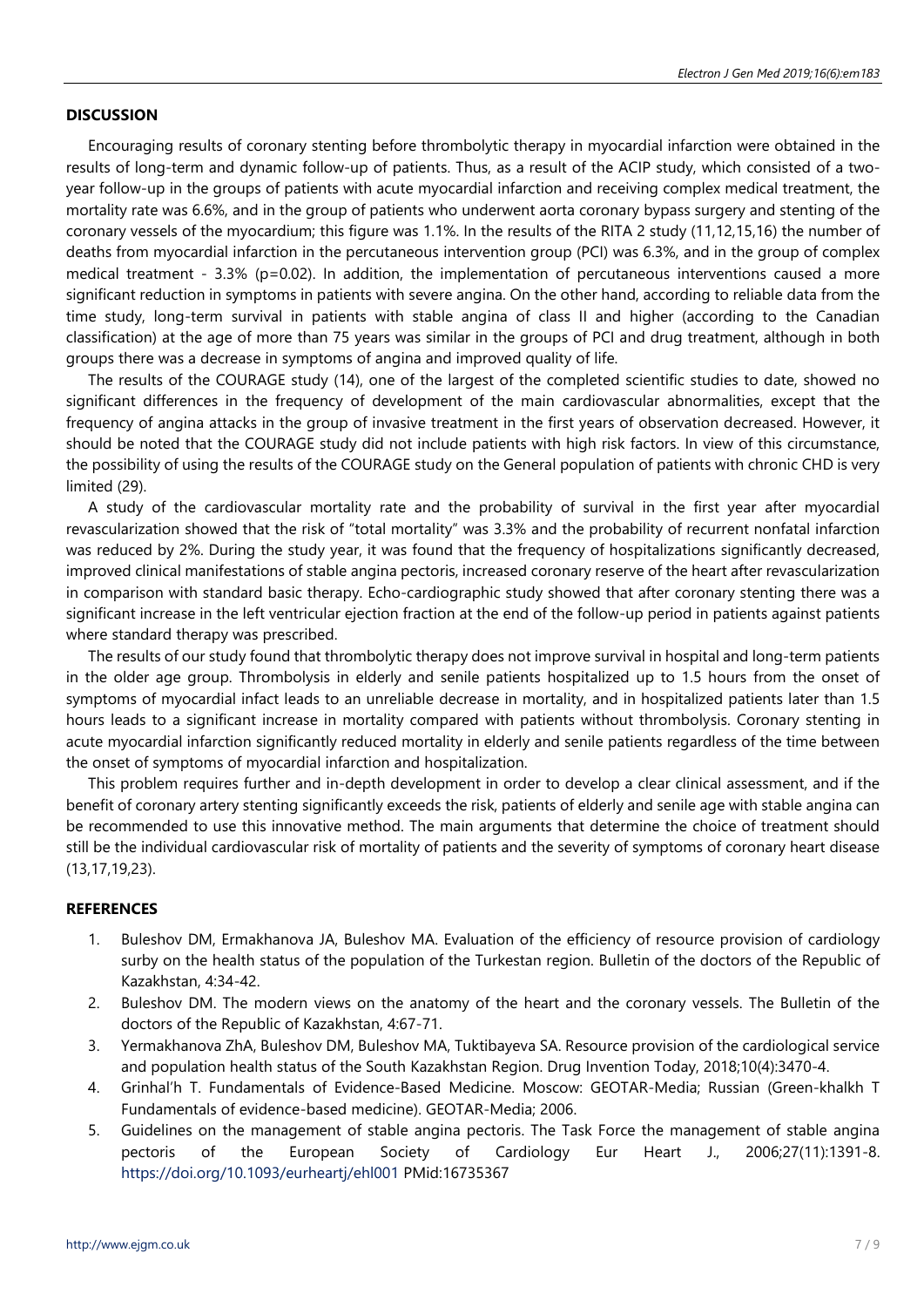- 6. Guidelines on myocardial revascularization. The Task Force on Myocardial Revascularization of the European Society of Cardiology (ESC) and the European Association for Cardio-Thoracic Surgery (EACTS). Eur Heart J, 2010;31:2501-55. <https://doi.org/10.1093/eurheartj/ehq277> PMid:20802248
- 7. Katritsis G, Syontis GC, Kastraty A. Optimal timing of coronary angiography and potential intervention in non-ST-elevation acute coronary syndromes. Eur Heart J, 2011;32:32-40. <https://doi.org/10.1093/eurheartj/ehq276> PMid:20709722
- 8. Expert Consensus Document on the use of antiplatelet agents. The Task Force on the use of antiplatelet agents in patients with atherosclerotic cardiovascular disease of the European Society of Cardiology. Eur Heart J, 2004;25:166-81. <https://doi.org/10.1016/j.ehj.2003.10.013> PMid:14720534
- 9. Rebrova OY. Statistical analysis of medical data. Application software package STATISTICA. M.:Media sphere; 2004. English (Rebrova O. Y. Statistical analysis of medical data. Application of the STATISTICA application package. Media sphere; 2004).
- 10. Chulpanov UYu, Turdalieva BS, Buleshov MA. The main aspects of the introduction of high-tech medical care in the Republic of Kazakhstan. Proceedings of the XV international youth scientific and practical conference, Ekaterinburg, March 28, 2018 "Topical issues of development of modern society of Economics and vocational education". Section IV- 213-219.
- 11. Pepine CJ, Bourassa MG, Chaitman BR, et al. Factors influencing clinical outcomes after revascularization n the asymptomatic cardiac ischemia pilot (ACIP). ACIP Study Group. J Card Surg., 1999;14(1):1-8. <https://doi.org/10.1111/j.1540-8191.1999.tb00943.x> PMid:10678439
- 12. Henderson RA, Pocock SJ, Clayton TC, et al. Seven-year outcome in the RITA-2 trial: coronary angioplasty versus medical therapy. J Am. Coll. Cardiol., 2003;42:1161-70. [https://doi.org/10.1016/S0735-1097\(03\)00951-3](https://doi.org/10.1016/S0735-1097(03)00951-3)
- 13. Physterer M. Trial of Invasive versus Medical therapy in Elderly patients Investigators. Long-term outcome in elderly patients with chronic angina managed invasively versus by optimized medical therapy: four-year followup of the randomized Trial of Invasive versus Medical therapy in Elderly patients (TIME). Circulation 2004;110(10):1213-8. <https://doi.org/10.1161/01.CIR.0000140983.69571.BA> PMid:15337691
- 14. Boden WE, O'rourke RA, Teo KK, et al. The evolving pattern of symptomatic coronary artery disease in the United States and Canada: baseline characteristics of the Clinical Outcomes Utilizing Revascularization and Aggressive Drug Evaluation (COURAGE) trial. Am. J Cardiol., 2007;99(2):208-12. <https://doi.org/10.1016/j.amjcard.2006.07.082> PMid:17223420
- 15. Min SY, Park DW, Yun SC. Major predictors of long-term clinical outcomes after coronary revascularization in patients with unprotected left main coronary disease: analysis from the MAIN-COMPARE study. Circ. Cardiovasc. Interv., 2010;3:127-33. <https://doi.org/10.1161/CIRCINTERVENTIONS.109.890053> PMid:20407112
- 16. Long-Term Comparison of Drug-Eluting Stents and Coronary Artery Bypass Grafting for Multivesse Coronary Revascularization: 5-Year Outcomes from the Asan Medical Center-Multivessel Revascu-arization Registry. J Am. Coll. Cardiol., 2011;57:128-37.
- 17. Conti CR. Unstable angina before and after infarction: thoughts on pathogenesis and therapeutic strategies. Heart Lung, 1986 Jul;15(4):361-8.
- 18. C. Richard Conti. Ischemic heart disease. Journal of the American College of Cardiology, April 2000;35(5)(Supplement 2). [https://doi.org/10.1016/S0735-1097\(00\)80040-6](https://doi.org/10.1016/S0735-1097(00)80040-6)
- 19. Arutyunov GP. The Rate of formation of the necrosis focus and the severity of the clinical picture in acute myocardial infarction. Author's thesis for the degree Doc. honey. sciences'. Moscow Honey. Stomat. Inst. by named Semashko, 1994.
- 20. Panchenko EP, Dobrovolsky AB. Thrombosis in cardiology. Mechanisms of development and possibilities of therapy. Moscow, 1999:308.
- 21. Ambrose JA, Tannenbllum MA, Alexopouluos D, et al. Angiographic progression of coronary artery disease and the development of myocardial infarction. J Am. Col.l Cardiol., 1088-12:56-62. [https://doi.org/10.1016/0735-](https://doi.org/10.1016/0735-1097(88)90356-7) [1097\(88\)90356-7](https://doi.org/10.1016/0735-1097(88)90356-7)
- 22. Fitzgerald LA, Philips DR. Platelet membrane glycoproteins. In Hemostasis and Thrombosis: Basic principles and clinical practice. In RW Colman, J Hirsh, YJ Marder, EW Salzman (Eds.) (2nd ed.). Philadelphia, Pa: JB Lippincott, 1987:572-93.